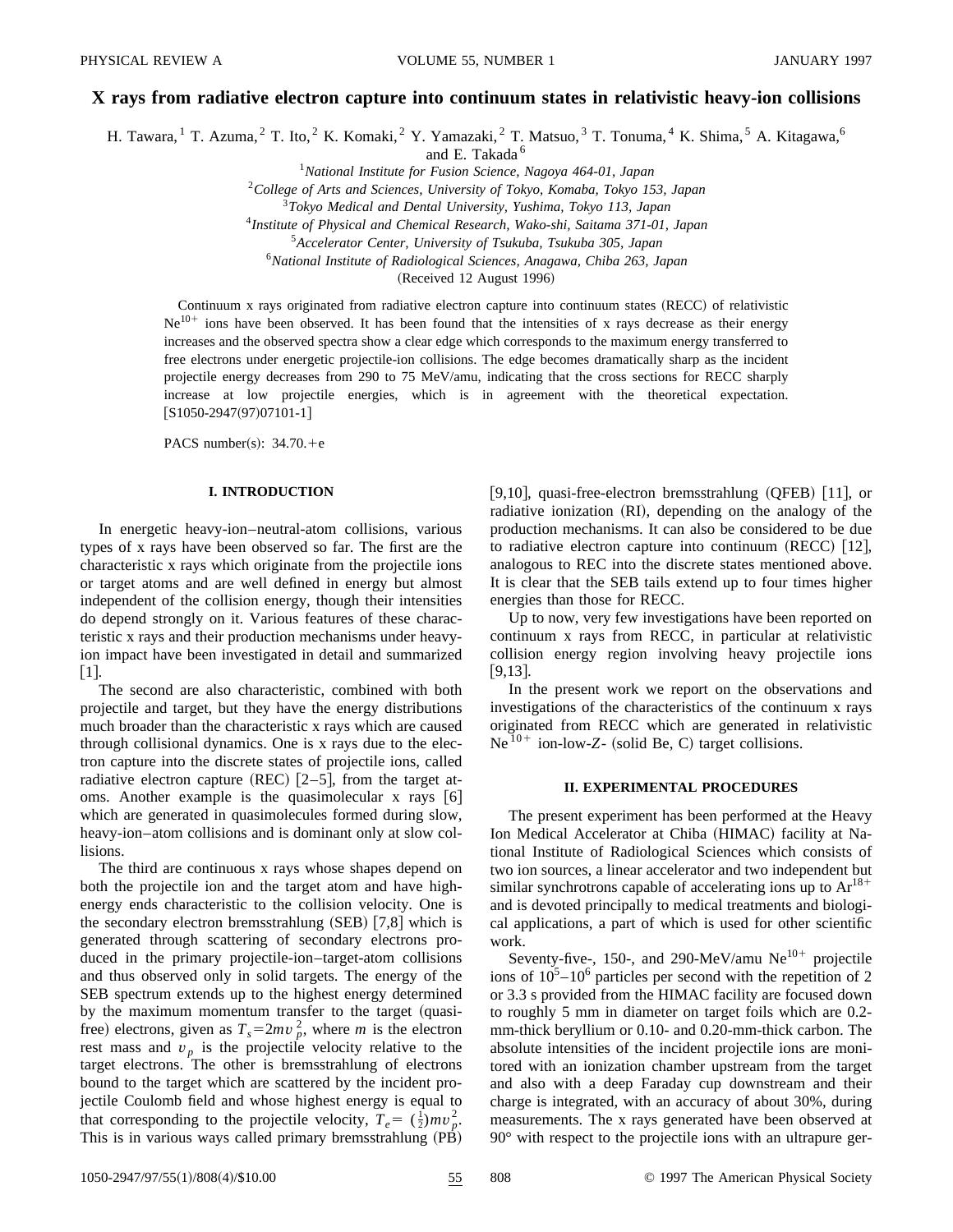

FIG. 1. The observed (a) and calculated (b) RECC x-ray spectra from 75-, 150-, and 290-MeV/amu Ne<sup>10+</sup> + Be collisions as a function of the x-ray energy. In (b) are also shown the SEB spectra. Note that the intensities of the spectrum are shown by proper multiplication factors in order to avoid the overlapping.

manium detector with a resolution of about 650 eV for 122 keV x rays. The overall efficiencies of the detector are corrected for a 6- $\mu$ m-thick Mylar window and 8-cm-long air path. The detector solid angle subtended over the target is about 18 mrad. During the observation the pileup of x-ray pulses in the detector is limited to be less than 5%.

#### **III. RESULTS AND DISCUSSION**

The photons emitted from REC and RECC have the same physical origin which is due to the electron capture into the projectile ions, followed by x-ray emission. The difference is the final state, either the discrete state (REC) or the con $t$ inuum state  $(RECC)$ , of an electron in the projectile ions. Consequently, the cross sections for REC and RECC differently depend on the projectile charge  $Z_p$  and projectile velocity  $v_p$ , as discussed by Shakeshaft and Spruch [14]. These have the following forms at asymptotically high-energy region:

$$
\sigma(\text{REC}) \propto Z_p^5 Z_t / v_p^5,
$$
  

$$
\sigma(\text{REC}) \propto Z_p^2 Z_t / v_p^2,
$$

where  $Z_t$  represents the target charge (or the number of target electrons). The RECC in the present relativistic  $Ne^{10+}+Be$ collisions can be expected to be far dominant over REC. This feature has been confirmed in the present work where practically no REC peaks can be seen in the observed x-ray spectrum. Note that both REC and RECC x-ray yields increase linearly with the target thickness, which has been confirmed in the present work.

RECC process results in the production of continuum photons  $(x \text{ rays})$  with the maximum energy which corresponds to the maximum energy transferred to a quasi-freeelectron through collisions with projectile ions. As the electrons are bound in the neutral-atom targets, then the Compton profiles of their electrons influence the distributions and shapes of the RECC spectrum, in particular in the maximum energy region of x rays. The maximum energy of x rays emitted from REC and RECC depends on various parameters and can be given as follows:

$$
E(h\omega)_{\rm cm} = E_p - \gamma E_t + m_0 c^2 (\gamma - 1),\tag{1}
$$

where  $E_p$  is the binding energy in projectile after capture,  $E_t$ the binding energy in target before capture,  $m_0c^2$  the electron rest mass (=511 keV),  $\gamma^2 = 1/(1 - \beta^2)$ ,  $\beta = v_p/c$ , and *c* is

TABLE I. Calculated RECC edge energies in  $Ne^{10+}$  projectile collisions [see Fig.  $1(a)$ ].

| Incident projectile energy (MeV/amu) | 75 | 150 | 290 |
|--------------------------------------|----|-----|-----|
| Edge energy (keV) (calculated)       | 38 | -71 | 121 |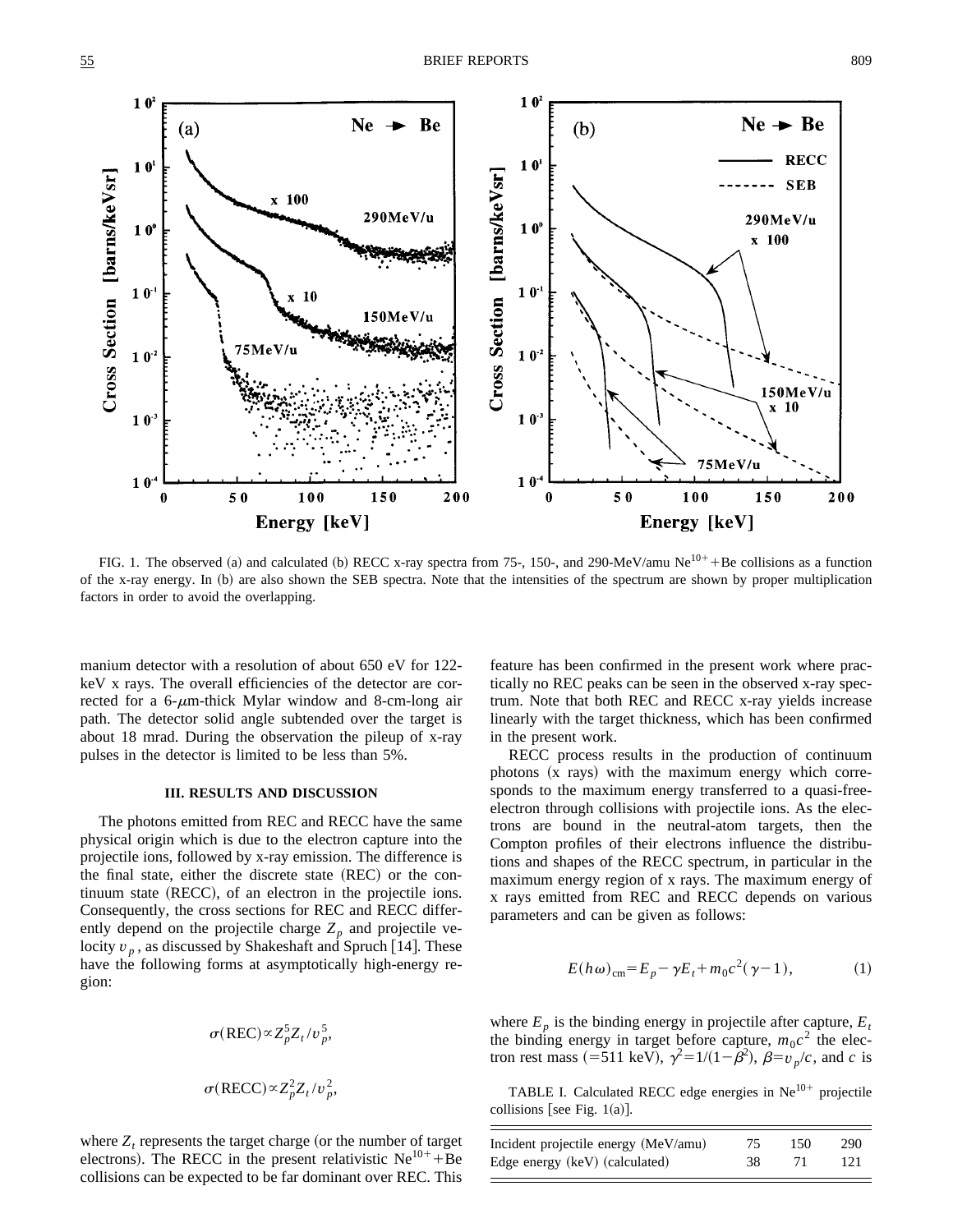In the present (relativistic) energy range, the photon energy observed at the laboratory angle  $\theta_{lab}$  is given as follows:

$$
E(h\omega)_{\text{lab}} = E(h\omega)_{\text{cm}} / [\gamma (1 - \beta \cos \theta_{\text{lab}})]. \tag{2}
$$

In comparing the experimentally observed x-ray spectra with theories in heavy-ion collisions, we have to check and to know the contributions of SEB and background Comptonscattered nuclear  $\gamma$  rays. SEB is understood reasonably well and its spectrum can be evaluated. The SEB intensity is roughly given as follows  $[8,9]$ :

$$
\sigma(SEB) \propto Z_p^2 Z_t^2/v_p^2.
$$

We should note that SEB is proportional to the square of the target thickness  $(Z_t^2)$ , in contrast with the REC and RECC. In the present experiments, namely, in high collision energy and relatively thin solid target situations, the intensities of the observed x rays below the RECC edges have been confirmed to increase almost linearly with the target thickness, indicating that the SEB contribution is relatively small. Indeed the calculation shows that the SEB is roughly more than one order of magnitude smaller than the RECC intensities observed in the present work (see Fig. 1). Furthermore, the SEB contribution to the observed RECC spectrum can be expected to become much smaller if taking into account the fact that high-energy  $(100–200 \text{ keV})$ , secondary electrons produced in such relativistic collisions can pass, without much scattering, through the target foil chosen in the present work  $[15]$ .

Measurements with an empty target holder indicate that the Compton-scattered  $\gamma$  rays at the energy above the RECC edge have been found to come mostly from the surroundings. In fact, the measured x-ray intensities above the RECC edge in the original spectra (before subtracting the background x rays) are found to be independent of the target thickness, suggesting that indeed these x rays have the origin of nuclear backgrounds from the surroundings.

Typical RECC x-ray spectra observed in the present work at 75-, 150-, and 290-MeV/amu  $Ne^{10+}$  projectile ions incident on a thin Be foil are shown in Fig.  $1(a)$ . These spectra, with backgrounds mostly of nuclear origin subtracted, show some common features: continuous distribution up to the maximum energy which depends on the projectile-ion energy [see Eq.  $(1)$ ] and, then, sudden decrease above it, forming a sharp edge. The contribution above this maximum edge is mostly due to the nuclear backgrounds. These observed energy edges dependent on the collision velocity seem to be in good agreement with the edges calculated from Eqs. (1) and  $(2)$  (see Table I and Fig. 1).

The observed RECC spectrum shapes are found to be practically the same for both Be and C targets. A comparison of the observed RECC x-ray yields from Be and C targets suggests that RECC yields are indeed proportional to the number of the electrons in the targets.

The spectrum shapes of RECC can be calculated in a way similar to that given by Anholt and Gould  $[9]$  which is based upon the Bethe-Heitler bremsstrahlung formula (2BN) given by Koch and Motz  $[16]$ , combined with the momentum distributions (Compton profile) of the electrons in a free target atom  $|17|$ .

It should be noted that the detailed shapes of the spectrum edge regions depend upon the Compton profile of the capturing electrons in the target as well as some experimental conditions such as the detector angles subtended and the corresponding Doppler shift. All of them tend to stretch the spectrum and decrease the photon intensities near the continuum edges more slowly.

The general shapes of the calculated spectra are shown in Fig. 1(b), together with the SEB spectra calculated using bremsstrahlung formula  $(3BN)$  of Koch and Motz [16], as described by Anholt and Gould  $[9]$ . In particular, the relative intensity distributions of RECC at 150- and 75-MeV/amu collisions are quite nicely fitted with the calculated spectra. Yet the absolute intensities of the calculated RECC spectra are a factor of 2–3 smaller than those observed, as already pointed out by Anholt and Gould [9]. On the other hand, that at 290 MeV/amu seems to be in disagreement, particularly at the highest-energy region near the continuum ends. This may be due to the fact that the contribution of the nuclearscattered  $\gamma$ -ray background is sufficient at the highest-energy region, in particular near the RECC edges.

Further detailed investigations including different projectile ions up to  $Si^{14+}$  and  $Ar^{18+}$  ions at various collision energies are under way.

In conclusion, we have observed the continuum x rays from RECC of heavy-ion collisions at relativistic energies which show very sharp edges at the high-energy end region corresponding to the maximum energy transferred to free electrons from the projectile ions and compared their features as well as spectra with the calculated spectra based on the bremsstrahlung due to the target electrons scattered by the incident projectile ions which is in reasonable agreement with the observation.

#### **ACKNOWLEDGMENTS**

The present work was supported by one of the Collaboration Programs at HIMAC  $(P-014)$ . Finally, the present authors would like to express appreciation for the contribution from many colleagues, in particular Dr. T. Murakami and the staffs of the HIMAC facility, who provided the projectile ion beam for the present work, Dr. A. Warczak of Jagiellonian University, who joined a part of the present work, Dr. K. Ishii of Tohoku University, who gave some accounts of his RECC calculations, and Dr. T. Shirai of the Japan Atomic Energy Institute for his calculation of REC cross sections. Discussion with Dr. J. Burgdorfer of the University of Tennessee is also highly appreciated.